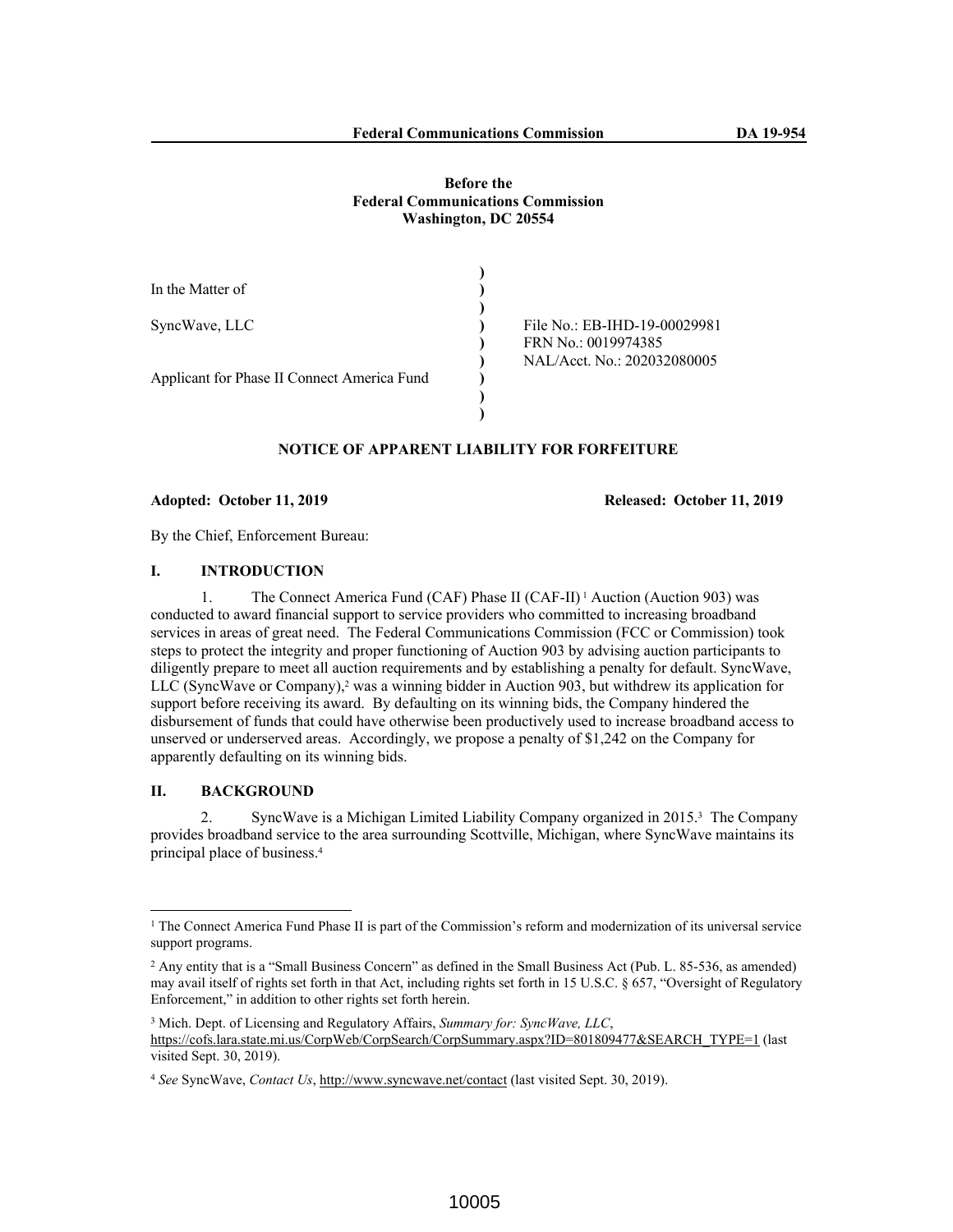3. The Commission conducted Auction 903 between July 24, 2018 and August 21, 2018, to allocate CAF-II monetary support to certain eligible areas<sup>5</sup> across the United States. Auction 903 was slated to award up to \$198 million in annual support, a total of \$1.98 billion over ten years, in ongoing high-cost universal service support to service providers that committed to offering voice and broadband services in unserved areas.<sup>6</sup> Using a multiple-round, reverse auction, Auction 903 was intended to close the digital divide for all Americans, including those in the rural areas of our country.<sup>7</sup>

4. In establishing procedures for Auction 903, the Commission was explicit as to the requirements a bidder must meet and the consequences for falling short of those requirements, including the penalties for default.<sup>8</sup> In a February 1, 2018 Public Notice (*Phase II Auction Procedures Public*  Notice), the Commission established a bidding process with clear dates and deadlines.<sup>9</sup> Each bidder was first required to file FCC Form 183 (Short-Form Application) no later than March 30, 2018.10 Bidders were required to provide information in the Short-Form Application that demonstrated their baseline financial qualifications and technical capabilities in order to establish eligibility.11 After reviewing the Short-Form Applications, the Commission announced the applicants qualified to participate in Auction 903.<sup>12</sup>

5. Once Auction 903 bidding began, the Commission conducted a multi-round, descending clock auction.13 The minimum geographic areas established by the Commission for bidding in Auction 903 were Census Block Groups (CBGs) that contained one or more eligible census blocks, identified in a list released by the Commission's Wireline Competition Bureau (WCB) in December 2017.14 The list of CBGs included approximately 214,000 eligible census blocks, located in approximately 30,300 CBGs.<sup>15</sup>

7 *Id.* at 1428, paras. 1-2.

<sup>10</sup> *Id.*

<sup>13</sup> *Phase II Auction Procedures Public Notice,* 33 FCC Rcd at 1493, para 199.

<sup>5</sup> *See Wireline Competition Bureau Releases List and Map of Eligible Census Blocks for the Connect America Fund Phase II Auction (Auction 903)*, AU Docket No. 17-182, WC Docket No. 10-90, Public Notice, 32 FCC Rcd 10381 (WCB 2017) (*Eligible Census Block List Public Notice*)*.* The list of census blocks can be found at https://www.fcc.gov/files/caf2auctionpublishblockcsv.

<sup>6</sup> *Connect America Fund Phase II Auction Scheduled for July 24, 2018 Notice and Filing Requirements and Other Procedures for Auction 903*, AU Docket No. 17-182, WC Docket No. 10-90, Public Notice, 33 FCC Rcd 1428, para. 1 (2018), (*Phase II Auction Procedures Public Notice*).

<sup>8</sup> *Connect America Fund et al.*, Report and Order and Further Notice of Proposed Rulemaking, 31 FCC Rcd 5949, 6000, para. 143 (2016), (*Phase II Auction Order and/or FNPRM*); *Phase II Auction Procedures Public Notice,* 33 FCC Rcd at 1471-2, paras. 111-119.

<sup>9</sup> *Phase II Auction Procedures Public Notice,* 33 FCC Rcd at 1432, para. 10.

<sup>11</sup> *Id.* at 1438-9, para. 21.

<sup>12</sup> *See 220 Applicants Qualified to Bid in the Connect America Fund Phase II Auction (Auction 903)*, *Bidding to Begin on July 24, 2018*, AU Docket No. 17-182, WC Docket No. 10-90, Public Notice, 33 FCC Rcd 6171, 6176, paras. 27-28 (Rural Broadband Task Force/WTB/WCB 2018) (*Qualified Bidders Public Notice*).

<sup>14</sup> *Eligible Census Block List Public Notice*, 32 FCC Rcd at 10381.

<sup>15</sup> *Id.*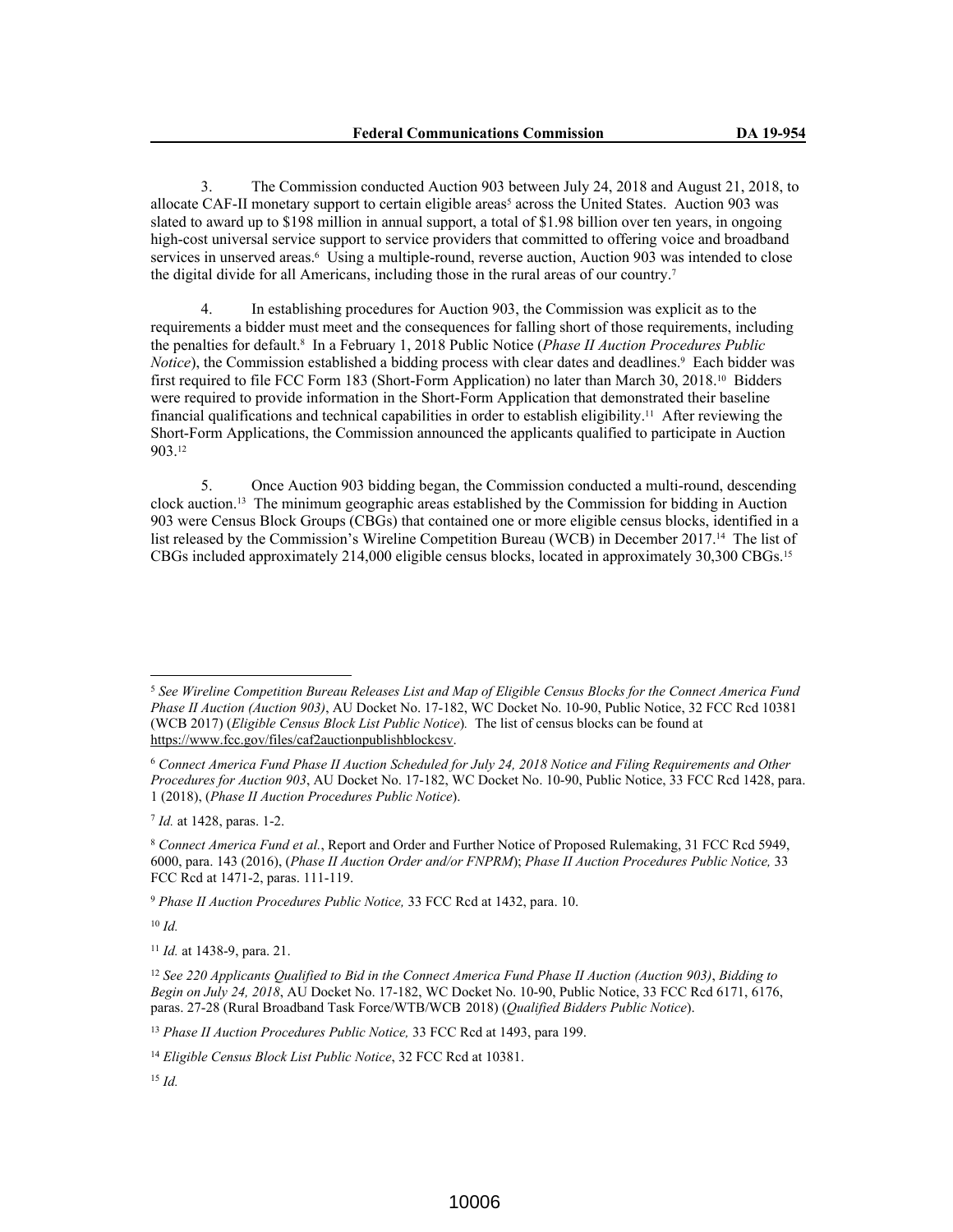6. On August, 28, 2018, the Commission released a Public Notice identifying the 103 winning bidders who had won \$1.488 billion in support over a ten-year period.<sup>16</sup> Winning bidders were given the opportunity to assign some or all of their winning bids to related entities by September 14, 2018.17 Additionally, winning bidders were required to submit a post-auction application for support, FCC Form 683 (Long-Form Application), no later than October 15, 2018.

7. The Company timely submitted its Short-Form Application to participate in Auction 90318 and was a successful bidder, winning \$24,844 of support for four CBGs covering 21 locations in Michigan. The Company did not file its Long-Form Application.<sup>19</sup> On August 14, 2018, the Company notified WCB that it would not accept the support it was assigned.20 On April 3, 2019, WCB referred SyncWave and other defaulting bidders to the Enforcement Bureau for enforcement action.<sup>21</sup>

#### **III. DISCUSSION**

8. In establishing the procedures for Auction 903, the Commission was unambiguous in the requirements each bidder must meet and the consequences of failing to meet any requirement, stating:

Any Auction 903 winning bidder or long-form applicant will be subject to a forfeiture in the event of a default before it is authorized to begin receiving support. A winning bidder or long-form applicant will be considered in default and will be subject to forfeiture if it fails to timely file a long-form application, fails to meet the document submission deadlines, is found ineligible or unqualified to receive Phase II support by the Bureaus on delegated authority, and or otherwise defaults on its winning bids or is disqualified for any reason prior to the authorization of support. Any such determination by the Bureaus shall be final, and a winning bidder or long-form applicant shall have no opportunity to cure through additional submissions, negotiations, or otherwise. **Agreeing to such payment in the event of a default is a condition for participating in the Phase II auction** (emphasis added).<sup>22</sup>

Because the Company apparently defaulted on its Auction 903 winning bidder obligations, we find that the Company apparently willfully violated the Commission's rules and orders governing Auction 903.

Under Section  $503(b)(1)$  of the Communications Act of 1934, as amended (the Act), any person who is determined by the Commission to have willfully or repeatedly failed to comply with any provision of the Act or any rule, regulation, or order issued by the Commission shall be liable to the

<sup>16</sup> *See Connect America Fund Phase II Auction (Auction 903) Closes; Winning Bidders Announced; FCC Form 683 Due October 15, 2018*, AU Docket No. 17-182, WC Docket No. 10-90, Public Notice, 33 FCC Rcd 8257 (Rural Broadband Task Force/WTB/WCB 2018) (*Auction 903 Closing Public Notice*).

<sup>17</sup> *Id.* at 8259-60, paras. 9-13.

<sup>18</sup> *See* SyncWave, LLC, Auction 903 FCC Form 183 Application, File No. 0008155606 (filed Mar. 30, 2018). The Company was classified as eligible to participate in the auction. *See Qualified Bidders Public Notice*, 33 FCC Rcd at 6184-95 (Attach. A: Qualified Bidders sorted by applicant name).

<sup>19</sup> *See generally, Connect America Fund Phase II Auction Support for 822 Winning Bids Ready to be Authorized; Bid Defaults Determined,* Public Notice, 34 FCC Rcd 2076, Attach. B (Rural Broadband Task Force/OEA/WCB 2019) (*Auction 903 Authorization & Default Public Notice*).

<sup>20</sup> E-mail from Dominic Hasbrouck, General Manager, SyncWave, LLC, to Auction 903, Federal Communications Commission, (Aug. 14, 2018, 9:21 EDT).

<sup>21</sup> *Auction 903 Authorization & Default Public Notice*, 34 FCC Rcd at 2076, Attach. B.

<sup>22</sup> *Phase II Auction Procedures Public Notice,* 33 FCC Rcd at 1520, para. 314.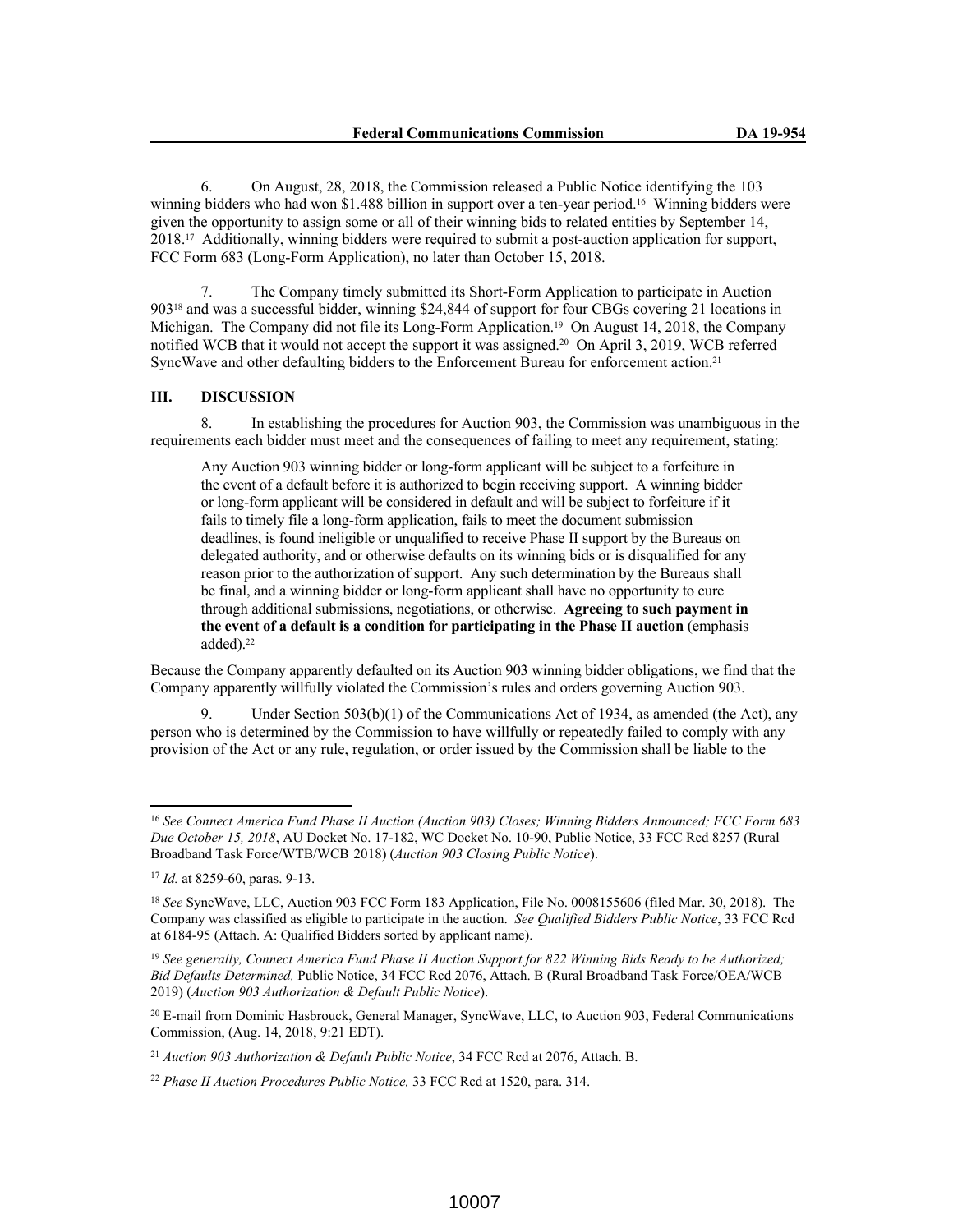United States for a forfeiture penalty.23 In order to impose such a forfeiture penalty, the Commission must issue a notice of apparent liability, the notice must be received, and the person against whom the notice has been issued must have an opportunity to show, in writing, why no such forfeiture penalty should be imposed.24 The Commission will then issue a forfeiture if it finds, by a preponderance of the evidence, that the person has willfully or repeatedly violated the Act or a Commission rule.<sup>25</sup>

10. By withdrawing its application for support, the Company apparently defaulted on its winning bids for Auction 903 in apparent violation of section 1.21004(a) of the Commission's rules and the procedures established specifically for Auction 903.<sup>26</sup> Pursuant to section 1.21004(a), a winning bidder of a Commission auction that, for any reason, is not subsequently authorized to receive support has defaulted on its bid and is liable for a default payment.27 Section 1.21004(b) authorizes the Commission to calculate the default payment by a method established in a public notice prior to competitive bidding. In Auction 903, however, the Commission concluded that it would impose a forfeiture in lieu of a default payment.28 Furthermore, the Company agreed to this default payment as a condition to participating in Auction 903.<sup>29</sup>

11. The prohibition against default in section 1.21004 applies regardless of the reason for default and imposes a measured penalty directly correlated to the amount of support awarded with a cap to prevent outsized penalties. Moreover, we reiterate that the penalties for default were clearly stated in the *Phase II Auction Procedures Public Notice* before bidding ever began, so the Company can reasonably be expected to have considered the associated penalty both into its decision to bid for support, and the decision to subsequently default on its bid.

12. The Company's failure to adhere to the established auction procedures was disruptive to the integrity and efficiency of the auctions process. The Commission adopted the forfeiture policy for Auction 903 "to impress upon recipients the importance of being prepared to meet all requirements for the post-selection review process and to emphasize the requirement that participants conduct a due diligence review to ensure that they are qualified to participate in the auction and meet its terms and conditions."<sup>30</sup> Therefore, participants were expected to plan diligently to fulfill the obligations undertaken in Auction 903, including planning for any difficulties or other contingencies that arose during the process. By becoming a successful bidder and later choosing not to proceed with its service plans and the obligations it undertook for Auction 903, the Company hindered the disbursement of funds that could have gone to another provider, and thereby further delayed the advancements in broadband offerings in the CBGs

<sup>24</sup> *See* 47 U.S.C. § 503(b); 47 CFR § 1.80(f).

<sup>25</sup> *See, e.g., SBC Communications, Inc.,* Forfeiture Order, 17 FCC Rcd 7589, 7591, para. 4 (2002) (forfeiture paid).

<sup>27</sup> 47 CFR § 1.21004(a).

<sup>29</sup> *Id.* at 1521, para. 314.

<sup>23</sup> *See* 47 U.S.C. § 503(b)(1)(B); 47 CFR § 1.80(a)(1); *see also* 47 U.S.C. § 503(b)(1)(D) (forfeitures for violation of 18 U.S.C. § 1464). Section 312(f)(1) of the Act defines willful as "the conscious and deliberate commission or omission of [any] act, irrespective of any intent to violate" the law. 47 U.S.C. § 312(f)(1). The legislative history to section  $312(f)(1)$  of the Act clarifies that this definition of willful applies to both sections 312 and 503(b) of the Act, H.R. Rep. No. 97-765, 97th Cong. 2d Sess. 51 (1982), and the Commission has so interpreted the term in the section 503(b) context. *See, e.g., Southern California Broadcasting Co.*, Memorandum Opinion and Order, 6 FCC Rcd 4387, 4388 (1991) (*Southern California Broadcasting Co.*).

<sup>26</sup> *Phase II Auction Procedures Public Notice,* 33 FCC Rcd at 1520-22, paras. 314-316.

<sup>28</sup> *Phase II Auction Order*, 31 FCC Rcd at 6000, para. 143; *Phase II Auction Procedures Public Notice*, 33 FCC Rcd at 1521, para. 315.

<sup>30</sup> *Phase II Auction Order*, 31 FCC Rcd at 6001, para. 145.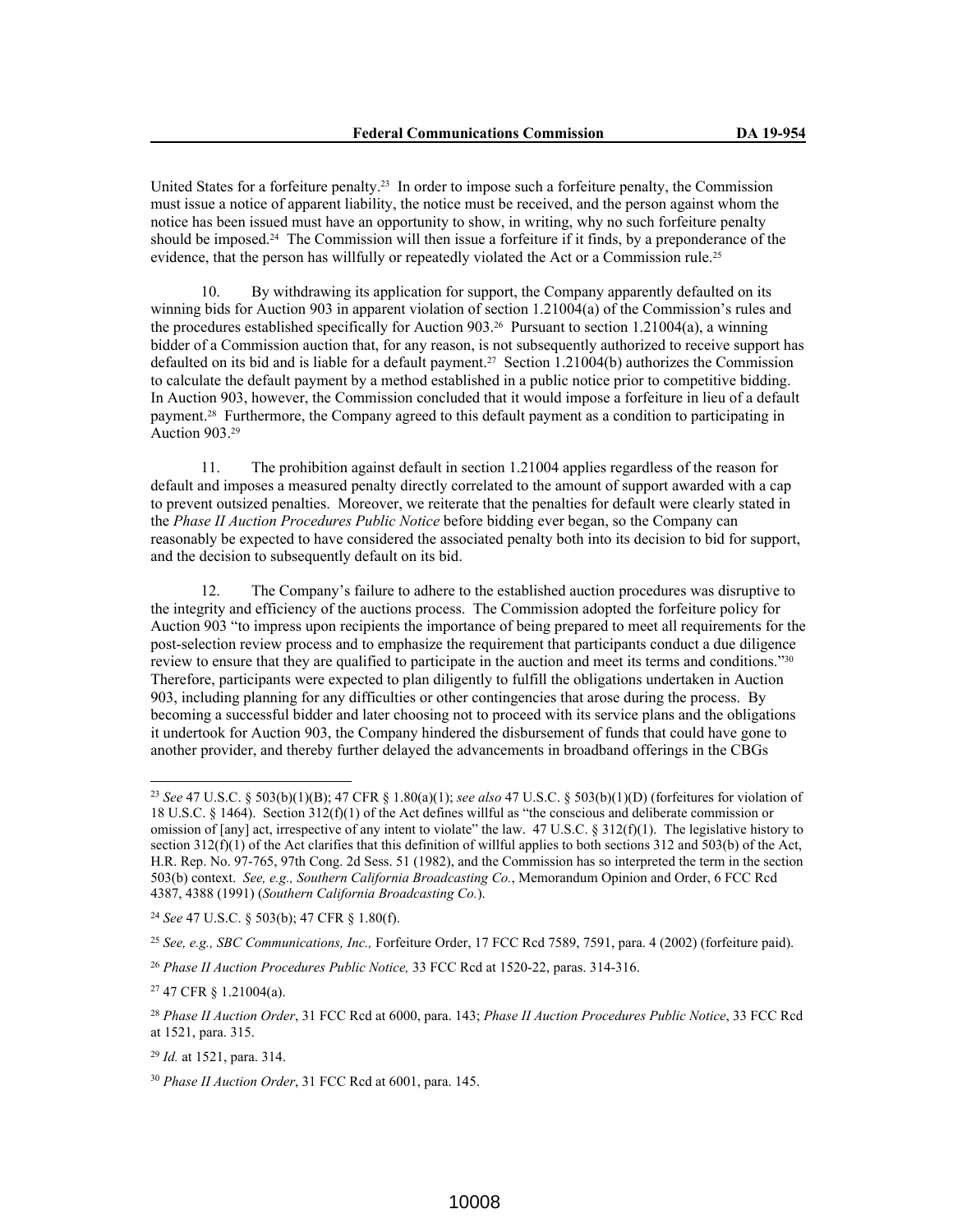where it defaulted on its winning bids. Furthermore, defaulting on bids imposes a cost to the CAF-II in administrative time spent on reviewing the bid and awarding the support. Likewise, default negatively impacts the residents of the corresponding CBG in lost opportunities and delays in launching affordable services.

13. The Commission's *Forfeiture Policy Statement*31 specifies that the Commission shall impose a forfeiture based upon consideration of the factors enumerated in section  $503(b)(2)(E)$  of the Act, 47 U.S.C. § 503(b)(2)(E), such as "the nature, circumstances, extent and gravity of the violation, and, with respect to the violator, the degree of culpability, any history of prior offenses, ability to pay, and such other matters as justice may require."<sup>32</sup> Moreover, section  $312(f)(1)$  of the Act defines willful as "the conscious and deliberate commission or omission of such act, *irrespective of any intent* to violate . . . any rule or regulation of the Commission . . . .<sup>33</sup> As discussed herein, the Company agreed, prior to participating in Auction 903, to be subject to a forfeiture in the event of default. Additionally, the Company was cautioned to carefully craft its plans to meet all auction requirements and to prepare for any complications that could occur. 34 In considering these factors as well as the procedures established for Auction 903 and the *Forfeiture Policy Statement*¸ we believe that a forfeiture is warranted against the Company for its apparent willful violation of section 1.21004 of the Commission's rules and the procedures established for Auction 903.

14. We also find that the Company has apparently committed four violations by defaulting on winning bids in four distinct CBGs. For Auction 903, the Commission established a base forfeiture of \$3,000 per violation in the event of an auction default, meaning there would be a separate violation for each geographic unit subject to a bid.35 The Commission deemed a \$3,000 base forfeiture appropriate, explaining that it was equivalent to the base forfeiture usually imposed for failing to file required forms or information with the Commission, as the Commission would be prevented from assessing a winning bidder's qualifications. Acknowledging that not all defaults would relate to the failure to submit the required forms or information, the Commission nonetheless concluded that for administrative simplicity and to provide bidders with certainty as to the base forfeiture that would apply for all pre-authorization defaults, it was reasonable to subject all bidders to the same \$3,000 base forfeiture per violation. Therefore, the Company's default in four distinct areas dictates that we begin our forfeiture analysis with a \$12,000 base forfeiture.

15. The \$12,000 base forfeiture, however, exceeds the caps established for default penalties in Auction 903. To prevent the base forfeiture amount from being disproportionate to the amount of a winning bidder's bid, the Commission limited the total base forfeiture for Auction 903 to 5% of the bidder's total assigned support for the CBG in which it was defaulting.<sup>36</sup> The Commission regarded 5%

<sup>34</sup> *Phase II Auction Procedures Public Notice*, 33 FCC Rcd at 1471-2, paras. 111-119.

<sup>35</sup> *Id.*

<sup>31</sup> *The Commission's Forfeiture Policy Statement and Amendment of Section 1.80 of the Rules to Incorporate the Forfeiture Guidelines*, 12 FCC Rcd 17087, 17113 (1997), *recons. denied* 15 FCC Rcd 303 (1999) (*Forfeiture Policy Statement*); 47 CFR § 1.80(b).

<sup>32</sup> *Forfeiture Policy Statement,* 12 FCC Rcd at 17100-101, para. 27.

 $33\overline{47}$  U.S.C. § 312(f)(1) (emphasis added). The legislative history to Section 312(f)(1) of the Act clarifies that this definition of willful applies to both Sections 312 and 503(b) of the Act, H.R. Rep. No. 97-765, 97th Cong. 2d Sess. 51 (1982), and the Commission has so interpreted the term in the Section 503(b) context. *See, e.g., Southern California Broadcasting Co.*, 6 FCC Rcd at 4388.

<sup>36</sup> *Phase II Auction Order*, 31 FCC Rcd at 6000-01, para. 144; *Phase II Auction Procedures Public Notice*, 33 FCC Rcd at 1521, para. 315. This would occur in situations where the dollar amount associated with the bid is low. For example, assume Bidder A's winning bid includes 100 CBGs for \$100,000 over the 10-year support term. We may impose a base forfeiture of \$5,000 (5% of \$100,000) because otherwise the base forfeiture would be \$300,000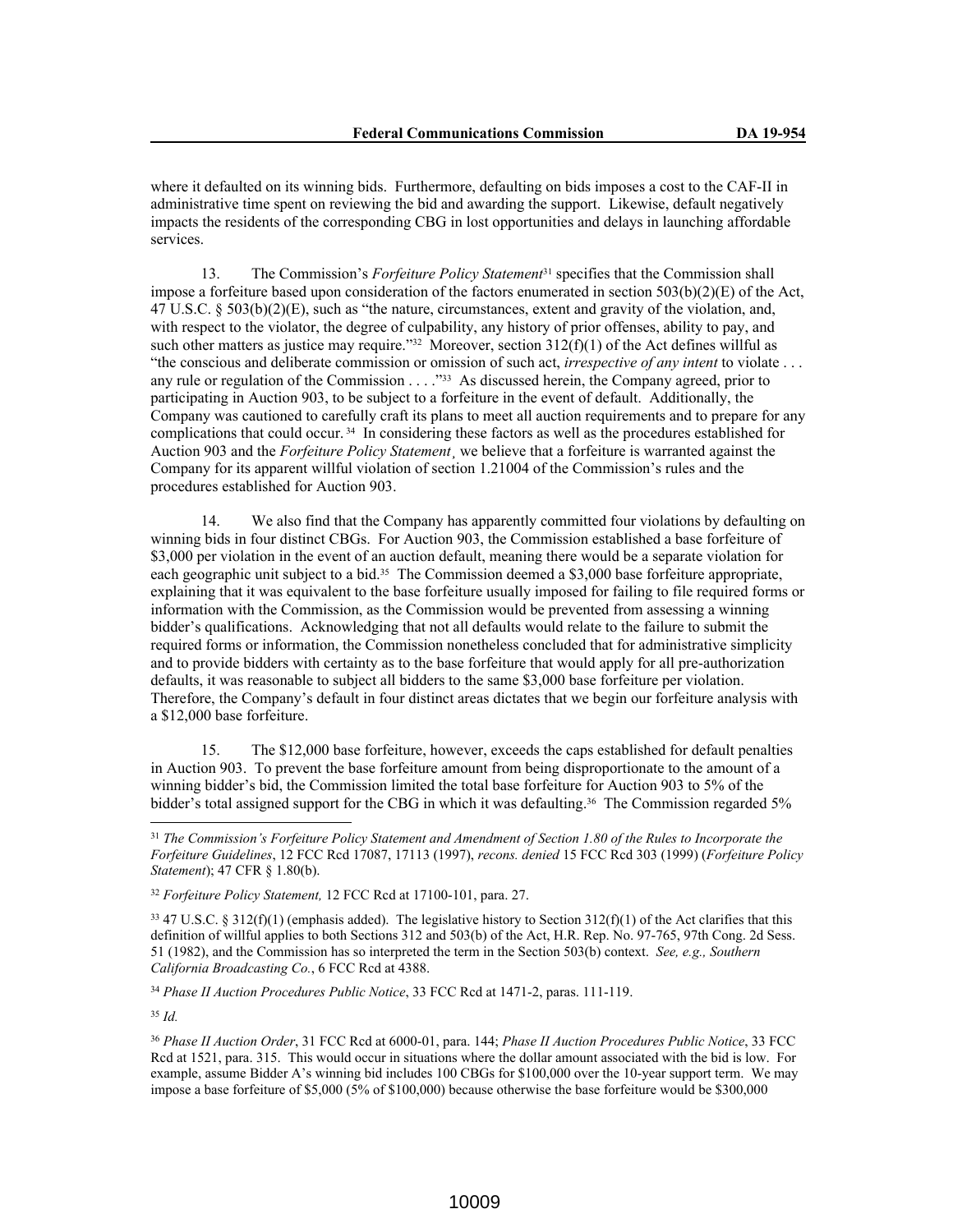of the total bid amount as not unduly punitive, while providing sufficient incentive for auction participants to diligently inform themselves of the obligations associated with participation in the auction.37 The Company's total winning bids amounted to \$24,844 thereby capping the maximum forfeiture at \$1,242, which is 5% of the Company's total support won. Thus, in accordance with the *Auction 903 Procedures Public Notice*, we will limit the Company's forfeiture to \$1,242, or 5% of the Company's total winning bids.

16. Finally, after considering all the circumstances presented in the instant case, we conclude that a departure from the base forfeiture is not warranted here. For Auction 903 defaults, the Commission allowed for adjustment of the total base forfeiture, upward or downward, based on the criteria set forth in the Commission's forfeiture guidelines, notwithstanding the 5% limitation on base forfeitures as discussed above.38 However, on balance, we find that there are no other factors present in the instant case that would justify a departure from the established base forfeiture. Accordingly, we find that a forfeiture in the amount of \$1,242 against the Company is appropriate here.

# **IV. ORDERING CLAUSES**

17. **ACCORDINGLY, IT IS ORDERED**, pursuant to section 503(b) of the Communications Act<sup>39</sup> and section 1.80 of the Commission's rules,<sup>40</sup> that SyncWave, LLC, is hereby **NOTIFIED** of its **APPARENT LIABILITY FOR FORFEITURE** in the amount of one thousand two hundred forty-two dollars (\$1,242**)** for its willful violation of section 1.21004(a) of the Commission's rules,41 and the procedures established specifically for Auction 903 in the *Phase II Auction Procedures Public Notice.*

18. **IT IS FURTHER ORDERED**, pursuant to section 1.80 of the Commission's rules,<sup>42</sup> that within thirty (30) calendar days of the release date of this Notice, SyncWave, LLC, **SHALL PAY** the full amount of the proposed forfeiture or **SHALL FILE** a written statement seeking reduction or cancellation of the proposed forfeiture consistent with paragraph 21 below.

19. SyncWave, LLC, shall send electronic notification of payment to Jeffrey Gee and to Pam Slipakoff, Enforcement Bureau, Federal Communications Commission, at Jeffrey.Gee@fcc.gov and Pam.Slipakoff@fcc.gov, on the date said payment is made. Payment of the forfeiture must be made by wire transfer, credit card, or ACH (Automated Clearing House) debit from a bank account using the Commission's Fee Filer (the Commission's online payment system).43 The Commission no longer

<sup>38</sup> *See* 47 U.S.C. § 503(b)(2)(B); 47 CFR § 1.80(b)(8), note to paragraph (b)(8); *Phase II Auction Order*, 31 FCC Rcd at 6000-01, para. 143; *Phase II Auction Procedures Public Notice*, 33 FCC Rcd at 1521, para. 315.

<sup>39</sup> 47 U.S.C. § 503(b).

<sup>40</sup> 47 CFR § 1.80.

<sup>41</sup> 47 CFR § 1.21004(a).

<sup>42</sup> 47 CFR § 1.80.

<sup>43</sup> Payments made using the Commission's Fee Filer system do not require the submission of an FCC Form 159.

<sup>(\$3,000</sup> x 100 CBGs), which is three times the entire bid amount. In contrast, if Bidder B's winning bid includes 100 CBGs for \$7,000,000 over the support term, we may impose a base forfeiture of \$300,000 (\$3,000 x 100 CBGs), which is 4.3% of the total bid.

<sup>37</sup> *Mobility Fund Phase I Auction Procedures Public Notice*, 27 FCC Rcd at 4777, para. 187; *Tribal Mobility Fund Phase I Auction Procedures Public Notice*, 28 FCC Rcd at 11692, para. 214.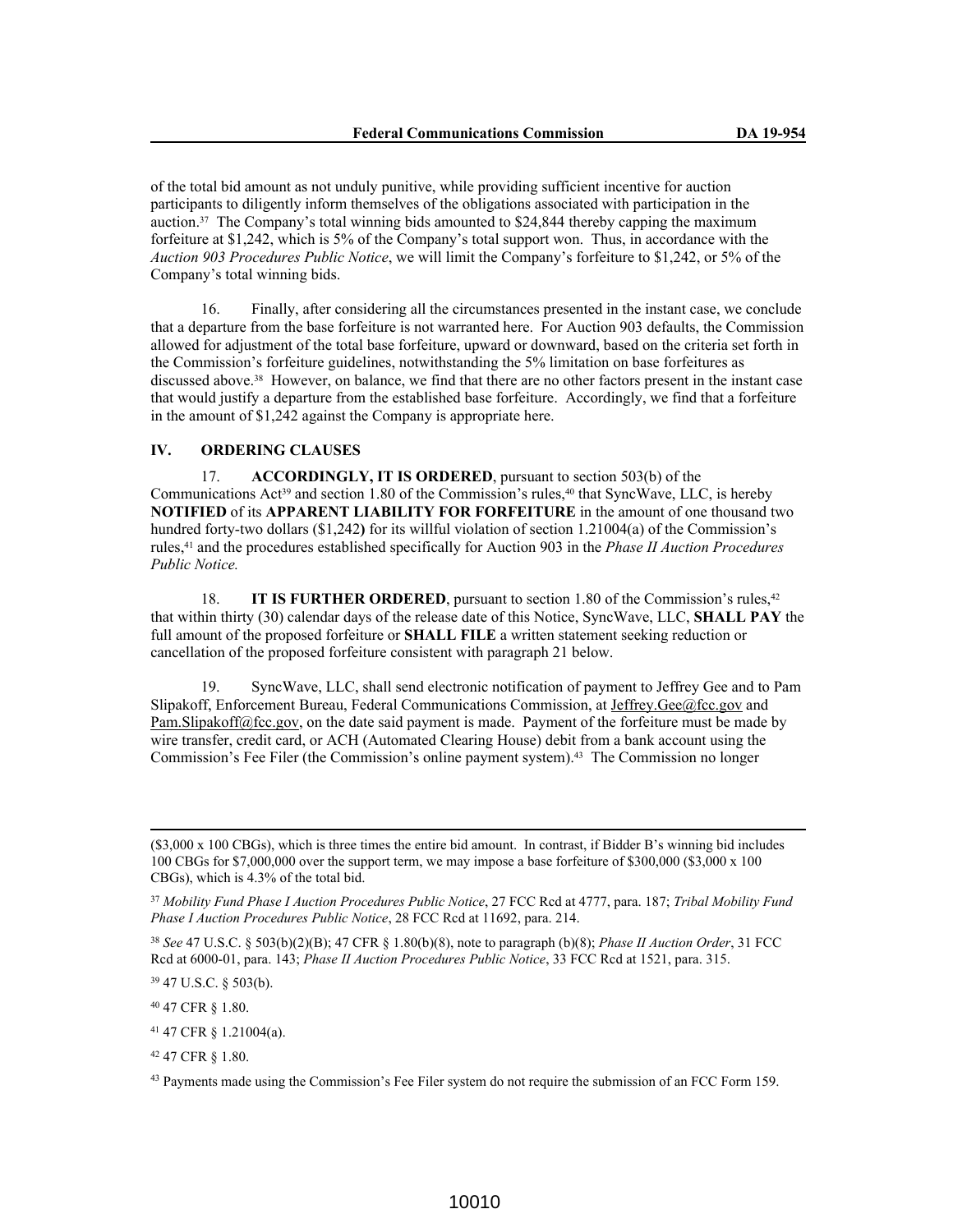accepts forfeiture payments by check or money order. Below are instructions that payors should follow based on the form of payment selected:<sup>44</sup>

- Payment by wire transfer must be made to ABA Number 021030004, receiving bank TREAS/NYC, and Account Number 27000001. A completed Form 159 must be faxed to the Federal Communications Commission at 202-418-2843 or e-mailed to RROGWireFaxes@fcc.gov on the same business day the wire transfer is initiated. Failure to provide all required information in Form 159 may result in payment not being recognized as having been received. When completing FCC Form 159, enter the Account Number in block number 23A (call sign/other ID), enter the letters "FORF" in block number 24A (payment type code), and enter in block number 11 the FRN(s) captioned above (Payor FRN).<sup>45</sup> For additional detail and wire transfer instructions, go to https://www.fcc.gov/licensingdatabases/fees/wire-transfer.
- Payment by credit card must be made by using the Commission's Fee Filer website at https://apps.fcc.gov/FeeFiler/login.cfm. To pay by credit card, login using the FRN captioned above. If payment must be split across FRNs, complete this process for each FRN. Next, select "Pay bills" on the Fee Filer Menu, and select the bill number associated with the NAL Account – the bill number is the NAL Account number with the first two digits excluded – and then choose the "Pay by Credit Card" option. Please note that there is a \$24,999.99 limit on credit card transactions.
- **•** Payment by ACH must be made by using the Commission's Fee Filer website at https://apps.fcc.gov/FeeFiler/login.cfm. To pay by ACH, log in using the FRN captioned above. If payment must be split across FRNs, complete this process for each FRN. Next, select "Pay bills" on the Fee Filer Menu and then select the bill number associated to the NAL Account – the bill number is the NAL Account number with the first two digits excluded – and choose the "Pay from Bank Account" option. Please contact the appropriate financial institution to confirm the correct Routing Number and the correct account number from which payment will be made and verify with that financial institution that the designated account has authorization to accept ACH transactions.

20. Any request for making full payment over time under an installment plan should be sent to: Chief Financial Officer—Financial Operations, Federal Communications Commission, 445 12th Street, SW, Room 1-A625, Washington, DC 20554.46 Questions regarding payment procedures should be directed to the Financial Operations Group Help Desk by phone, 1-877-480-3201, or by e-mail, ARINQUIRIES@fcc.gov.

21. The written statement seeking reduction or cancellation of the proposed forfeiture, if any, must include a detailed factual statement supported by appropriate documentation and affidavits pursuant to sections 1.16 and 1.80(f)(3) of the rules.<sup>47</sup> The written statement must be mailed to the Office of the Secretary, Federal Communications Commission, 445 12th Street, SW, Washington, DC 20554, ATTN: Enforcement Bureau, Investigations and Hearings Division, and must include the NAL/Account Number referenced in the caption. The statement must also be e-mailed to Jeffrey Gee and to Pam Slipakoff,

<sup>44</sup> For questions regarding payment procedures, please contact the Financial Operations Group Help Desk by phone at  $1-877-480-3201$  (option #6), or by e-mail at ARINQUIRIES@fcc.gov.

<sup>45</sup> Instructions for completing the form may be obtained at http://www.fcc.gov/Forms/Form159/159.pdf.

<sup>46</sup> *See* 47 CFR § 1.1914.

<sup>47</sup> 47 CFR §§ 1.16, 1.80(f)(3).